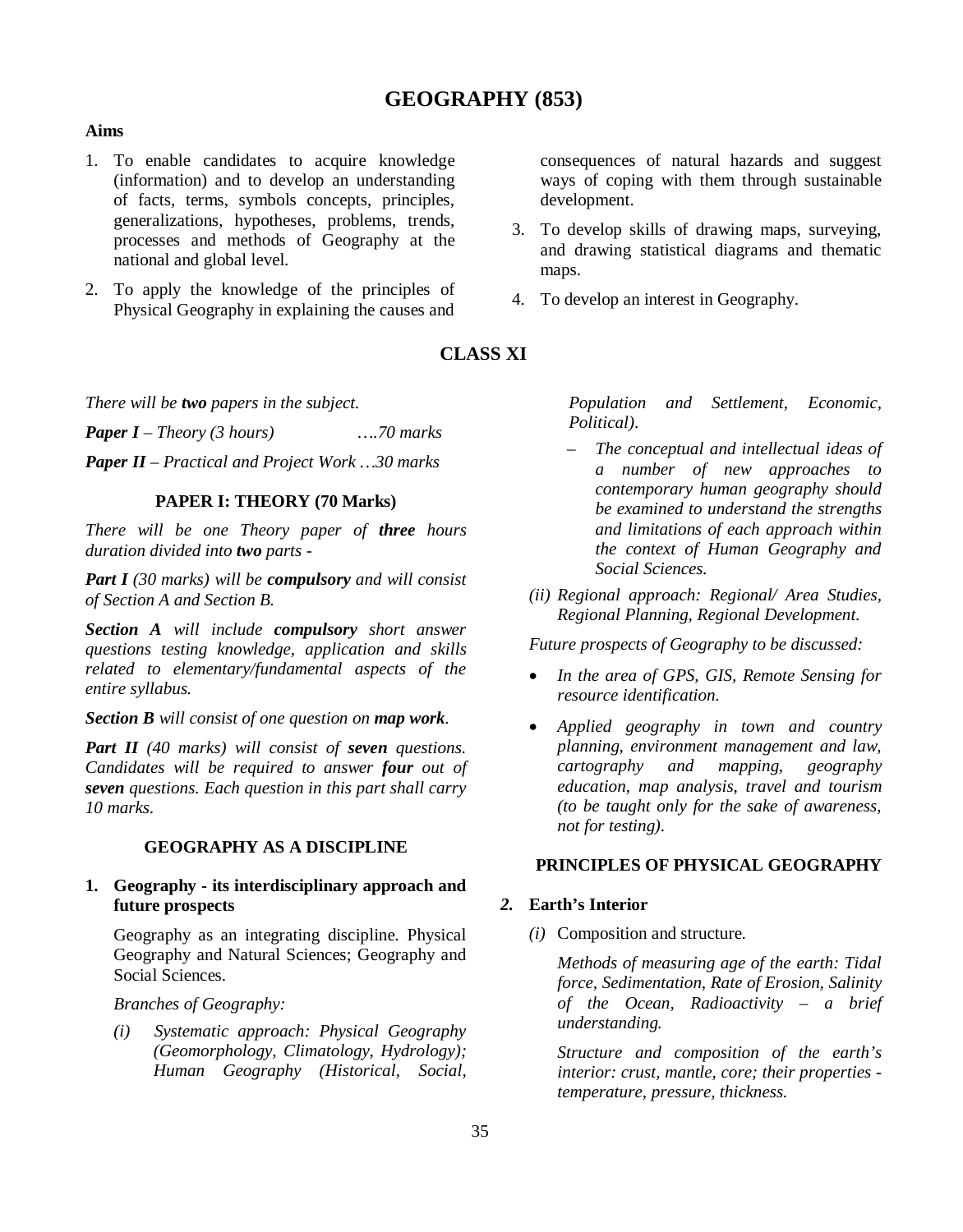*(ii)* Rocks.

*Definition of rocks and minerals. The mineral groups responsible for different rocks formed on the earth: Silicates, carbonates, sulphides, metals.* 

*Classification of rocks by origin: igneous, metamorphic and sedimentary rocks – their distribution in India; characteristics, types, economic importance.* 

*The rock cycle.* 

# **3. Changing Face of the Earth**

### **Land forms and Processes of Gradation**

(i) Formation of the Earth.

*Theories of formation of the earth: steady state, Big Bang and the developments today.* 

(ii)Endogenous processes: theory of plate tectonics and the process of drifting continents, theory of Isostasy by Pratt and A. Holmes.

*Definition of endogenetic force, difference between slow and sudden forces, vertical and horizontal forces and their effects. Sea floor spreading, continental drifting and isostacy.*

(iii) Landforms – mountains, plateaus and plains and their types.

*Meaning and differentiation between the three main land forms of the earth.* 

*Classification of mountains on the basis of their origin or mode of formation: fold, block, volcanic and residual with examples from the world.*

*Classification of plateaus on the basis of their situation: intermontane, piedmont and continental with examples from the world.*

*Classification of Plains on the basis of formation: structural, erosional and depositional with examples from the world.*

*(Candidates should be able to recognise, interpret and create models of the Earth's common physical features in mapping representation including contour maps.)*

(iv) Vulcanicity – materials and processes. Major volcanic forms.

*Explanation of how volcanoes are formed; identification of the type of volcano; recognition of the properties of volcanic materials; explanation of why volcanoes are more in the areas of converging plates.*

(v) Earthquakes.

*Origin of earthquakes, waves and their behaviour, hypocentre (focus), epicentre; their causes and distribution; effects; isoseismal and homoseismal lines, sea quakes, tsunamis; measuring earthquakes and their intensity.*

*Studying the effects of earthquakes on a country like Japan.*

(vi) Exogenetic process and associated landforms.

*Weathering and gradation – difference between the two. Role of weathering in gradation. Different types of weathering.*

(vii) Soil.

*The factors affecting soil formation; soil profile; physical and chemical properties, distribution and characteristics of soils in the world - zonal, azonal and intrazonal– only broad characteristics related to Indian soils to be done (detailed distribution not required).*

*Alluvial, red, yellow, black and laterite soils in India and the problems related to their management.*

(viii) Fluvial processes and associated landforms.

*Work of rivers - concept of baselevel; processes of erosion, transportation and deposition. Types of erosion - headward, vertical, lateral; transportation mode and deposition.* 

*Landforms made by the river - gorges, rapids, waterfalls, alluvial fans, levees, floodplains, meanders, braided channels, oxbow lakes, deltas – delta plains.* 

*Development of river valleys, drainage patterns. Diagrams and examples from India with photographs.*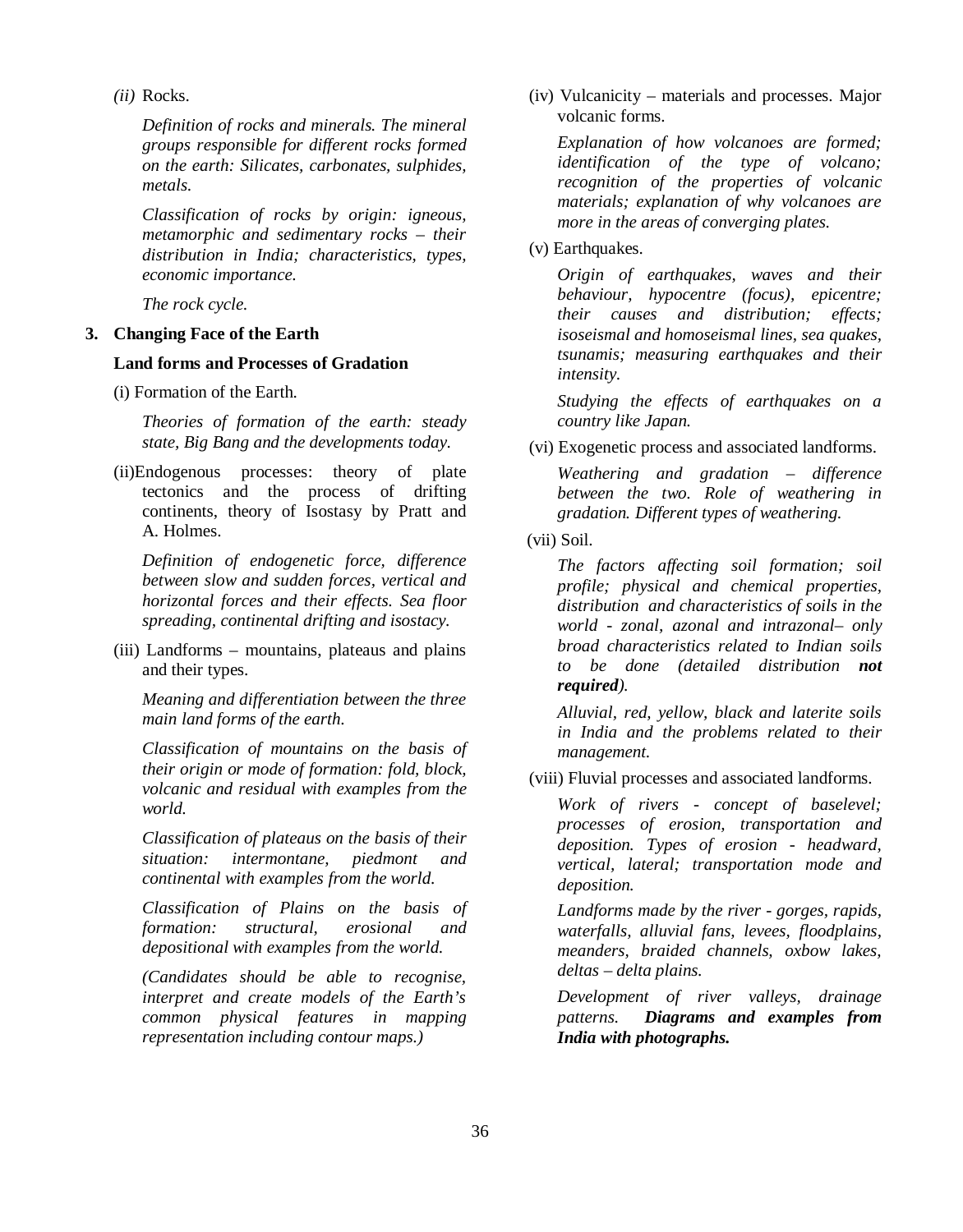(ix) Aeolian processes and associated landforms.

*Process of wind erosion – abrasion, attrition, deflation. Ideal conditions for erosion in hot deserts; landforms resulting from erosion deflation hollows, pedestal rocks, yardangs, desert pavement; landforms resulting from deposition - sand dunes and their types, loess. Diagrams and examples from India and Asia.*

(x) Glacial processes and associated landforms.

*Continental and mountain or valley glaciers, processes of glacial erosion – plucking, abrasion, attrition; erosional features, e.g. cirque and its components, U shaped and hanging valleys, roche moutonnes, depositional formations, moraines of various types. Some Indian glaciers - Siachen, Gangotri, Baltoro. Diagrams and examples from India.* 

(xi) Work of ground water and associated landforms. Water Conservation.

*Definition of ground water, water table, aquifers, springs. Process of erosion by groundwater solution, corrasion. Features formed by underground water (karst topography) – sink holes, dolines, caves, caverns, karst lakes, depositional features – stalactites, stalagmites, cave pillars, dripstones: their formation. Diagrams and examples from India and Australia.* 

*Emerging water problems and conservation of water resources.*

(xii) Marine processes and associated landforms.

*Erosional process of sea waves – abrasion, attrition, solution and hydraulic action; coastline and shoreline, erosional features; sea cliffs, sea caves, stacks and depositional landforms, e.g. - bays, bars and lagoons; Coral reefs: types – fringing, barrier and atolls; submerged and emergent coastlines. Diagrams and examples from India, Australia and West Europe (wherever relevant).*

*Note: For topics (viii) to (xii) only diagram or photograph based questions will be asked. Photograph based information should be made use of to emphasize the different processes of gradation.*

# **4. Atmosphere**

(i) Composition and structure of atmosphere.

*Layers of the atmosphere: troposphere, stratosphere, ozonosphere, mesosphere, ionosphere; their height; composition; special characteristics of each layer; ozone depletion.*

(ii) Atmospheric temperature.

*Heating and cooling of the atmosphere, radiation, conduction, convection. Insolation and factors influencing it – angle of sun's rays, duration of day, transparency of atmosphere. Heat budget, i.e. balance between insolation and terrestrial radiationareas of surplus and deficit heat in different latitudes resulting in latitudinal heat balance.*

*Factors controlling its horizontal and vertical distribution, temperature anomalies and their nature. Isotherms: their characteristics; isotherm maps of the world in July and January. Reasons for the variations in temperature. Practical work on temperature measurement and graphs to show variations in temperature of one or more cities of India.*

(iii) Atmospheric Pressure.

*Its horizontal and vertical distribution, factors affecting the distribution, characteristics of isobars on world maps for July and January. Patterns and the causes for the distribution of isobars.* 

*Pressure belts and winds – types of winds, air masses and atmospheric disturbances, cyclones of temperate and tropical areas; anticyclones – their types and associated weather. World map showing major paths of cyclones. Jet Streams – concepts to be introduced with reference to India.*

#### *Practical work on pressure measurement.*

(iv) Atmospheric Moisture.

*Processes of evaporation, condensation and precipitation; relative and absolute humidity; forms of condensation - cloud, fog, dew, frost; precipitation – its forms: snow, hail, rain; types of rainfall: orographic, cyclonic, convectional. Monsoons – origin and factors that affect. Examples from different parts of the world.* 

*Practical work on measuring rainfall and use of bar graphs to show variations in rainfall in one or more cities of India.*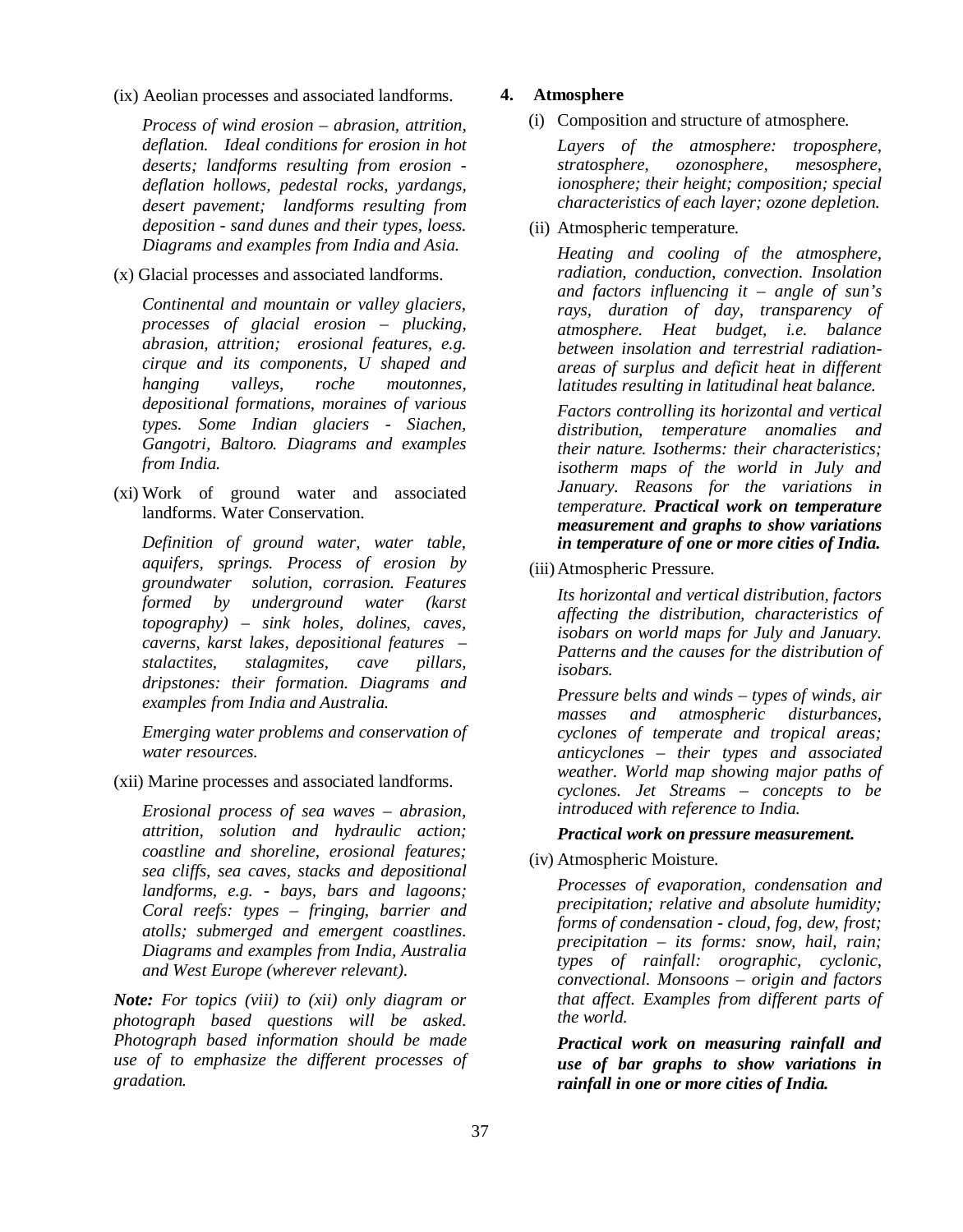#### **5. The Realms of Water**

(i) Submarine relief and deposits of the Atlantic, Pacific and Indian Oceans.

*The depth and the features. The sea floor deposits and their characteristics, the importance of marine resources. Ocean pollution and ways to overcome them.*

(ii) Ocean water **-** salinity, temperature, density.

*Composition of seawater and factors that control distribution of salinity and temperature.*

(iii)Ocean water movements.

*Direct and indirect tides – origin, time, spring and neap tides. Waves – parts, characteristics, formation. Currents - factors affecting currents, currents of Indian, Pacific and Atlantic oceans. Role of currents in modifying climates of coastal areas. Introduction to El Nino and El Nina as conditions that affect the intensity of the monsoons over India.* 

#### **6. Biosphere – Life on the Earth**

(i) Nature of Biosphere, concept of ecosystems, components of ecosystem.

*Meaning, nature of interaction between the different components of the biosphere. Understanding the concept of biodiversity. To appreciate various reasons for valuing and conserving biodiversity (ethical, moral, economic, aesthetic).*

(ii) Biodiversity for sustenance of mankind.

*The various roles played by biodiversity in sustaining mankind - as a source of food, medicine, pollution control, etc.*

(iii) India as a mega diversity nation.

*A basic understanding that India with its varied climate and landscape is home to a variety of unique ecosystems and endemic species e.g. the largest mangrove forest in the world - the Sundarbans, vast mountain forests in the Himalayas, tropical evergreen forests in the Western ghats and the North East region, desert vegetation in Rajasthan, thorn and scrub forests in the plateaus, etc.*

(iv) Loss of biodiversity - threatened, endangered and extinct species.

> *Understanding the implications of loss of biodiversity.*

> *Categorizing species in different groups like - threatened, endangered and extinct. Examples of plants and animals.*

(v) Strategies for conservation of biodiversity – in-situ and ex-situ.

> *Looking at various in-situ and ex-situ strategies for their efficacy and viability:*

> *In-situ strategies - protected areas (biosphere reserves, national parks, wildlife sanctuaries).*

> *Ex-situ strategies - captive breeding, zoo, botanical garden, gene banks and their use.*

#### **7. A. World Climatic types**

**Low latitude / tropical climates** (i) Equatorial (ii) Monsoon and tradewind littoral (iii) Wet - dry tropical (iv) Dry tropical (desert).

**Mid** latitude/temperate climates (i) Mediterranean (ii) Marine west coast (iii) Dry sub-tropical (iv) Moist subtropical (v) Moist continental (vi) Dry mid latitude (cold deserts).

**High latitude/polar climates** - (i) Boreal (ii) Tundra (iii) Ice sheet.

#### **Highland climates**.

*For each of the above climatic types, the following is to be studied:*

- *Location, climatic conditions and areas;*
- *Description of major human activities (both farming and forestry.)*
- **B. Climate Change** causes/factors of climatic changes in the recent past.

*Natural and man-made factors, with special reference to climatic changes in India. Measures taken to adapt to these changes in urban and rural India.*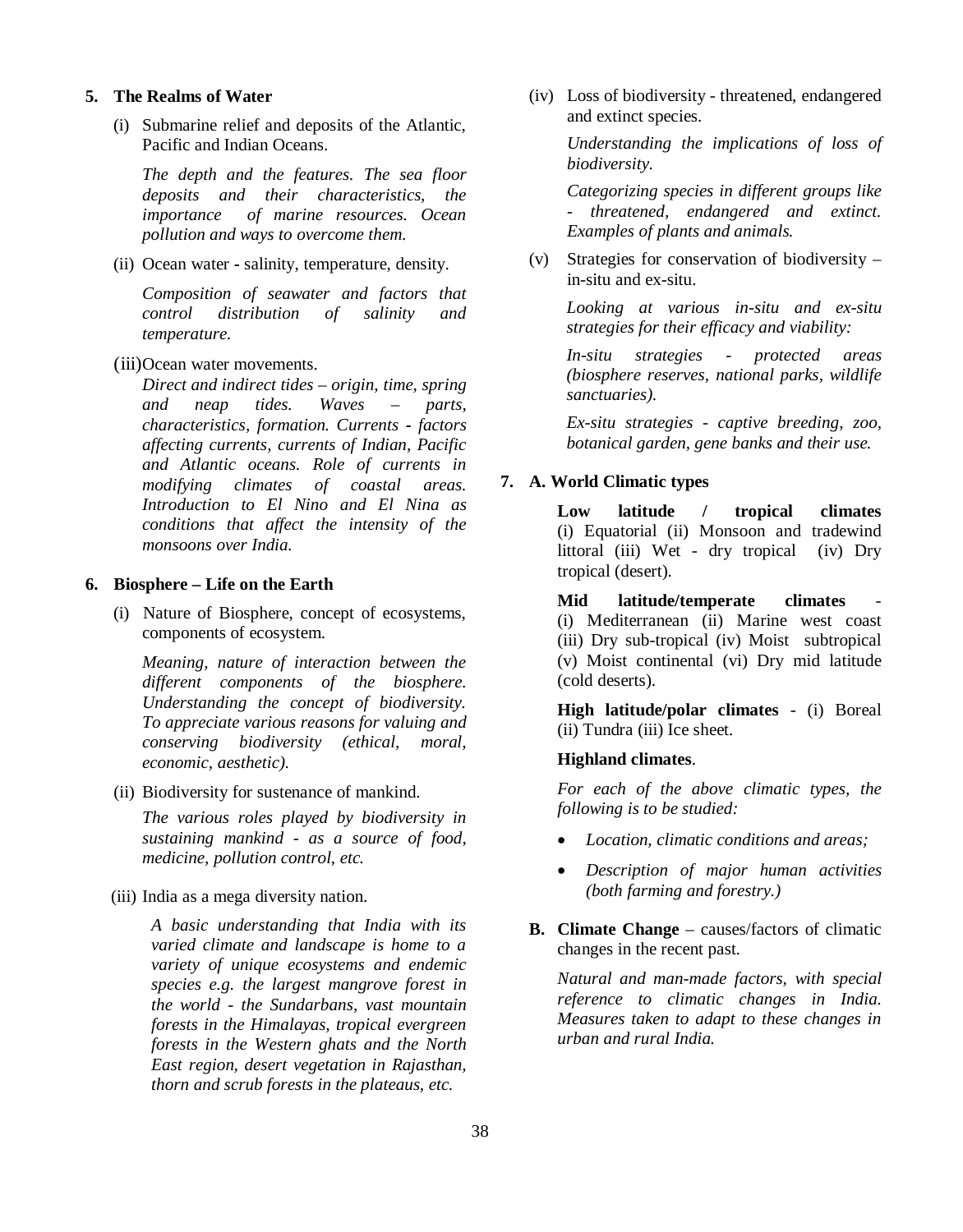# **MAN- ENVIRONMENT INTERACTION**

- **8. Natural hazards, their causes and management**
	- (i) Hazards of volcanic eruptions and earthquakes.

*Major volcanic areas and their problems; major earthquake prone areas - effects on land and human life. Seismic zones of India and measures to reduce the fury of*   $earthauakes.$ 

(ii) Identification of major drought prone areas.

*Characteristics of drought prone areas. Causes, problems and remedial measures (like rain water harvesting) adopted with special reference to India.*

(iii) Areas prone to floods / landslides - India.

*Landslides - causes, effects and measures adopted to check (Himalayan region). The causes of flooding and checking floods (like construction of dams and afforestation) – with special reference to India.*

#### **8. Map Work**

A question on map work will be set to identify, label and locate any of the following items studied in topics from **Principles of Physical Geography** and cities from Climatic Regions only:

#### *MAP LIST*

*Mountains: Himalayas, Hindukush, Elburz, Zagros, Kirthar, Caucasus, Alps, Pyrenees, Carpathians, Urals, Khingan, Kunlun, Altai, Drakensburg, Kjolen, Andes, Rockies, Appalachian, Great Australian Alps, Verkhoyansk, Great Dividing Range, Southern Alps.*

*Plateaus: Tibetan, West Australian, Iranian, Anatolian, Pamirs, Ethiopian, Bolivian, Deccan, Guiana, Colorado, Brazilian, Labrador, Arabian.*

*Water Bodies (bays, gulfs, straits, sea, oceans): Arctic Ocean, Atlantic Ocean, Indian Ocean, Pacific Ocean, Southern Ocean, Beaufort Sea, Hudson bay, Gulf of California, Gulf of Mexico, Panama Canal, Bering Sea, Sea of Okhotsk, Sea of Japan, East China Sea, South China Sea, Yellow Sea, Timor Sea, Tasman Sea, Persian Gulf, Red Sea, Black Sea, Mediterranean Sea, Caspian Sea, Arabian sea, North Sea, Baltic Sea, Suez Canal, Strait of Magellan, Bay of Biscay, Bay of Bengal.*

*Rivers: Mississippi, Missouri, Mackenzie, Amazon, Orinoco, St. Francisco, Parana, Orange, Nile, Zaire, Niger, Zambezi, Rhine, Rhone, Seine, Danube, Volga, Euphrates, Tigris, Dnieper, Thames, Ob, Yenisei, Lena, Amur, Hwang Ho, Yangtze Kiang, Sikiang, Mekong, Irrawaddy, Salween, Indus, Ganga, Godavari, Murray, Darling.*

*Ocean Currents: North Pacific current, Alaska current, North Atlantic Drift, Gulf Stream, Labrador current, North Equatorial current, South Equatorial current, Equatorial Counter current, Peru current, South Pacific current, South Atlantic, Current, West wind drift, South Indian current, Benguela Current, Brazilian current, Southwest Monsoon current, Indian counter current, Mozambique current, West Australian current, KuroShio current, Oyashio current, East Australian current, Guinea current, Falkland current.*

*Islands: Greenland, Hawaii, Aleutian, West Indies, Tierra del Fuego, Galapagos, Baffin, Newfoundland, Iceland, British Isles, Canaries, Corsica, Sardinia, Crete, Cyprus, Sicily, Madagascar, Sri Lanka, Philippines, Papua New Guinea, Indonesia, Japan, Australia, New Zealand, Tasmania.*

*Climatic Regions: Equatorial, Monsoon, trade wind littoral, Wet - dry tropical, Dry tropical (desert), Mediterranean, Marine west coast, Dry sub-tropical, Moist subtropical, Moist continental, Dry midlatitude (cold deserts), Boreal, Tundra, Ice sheet, Highland climates*.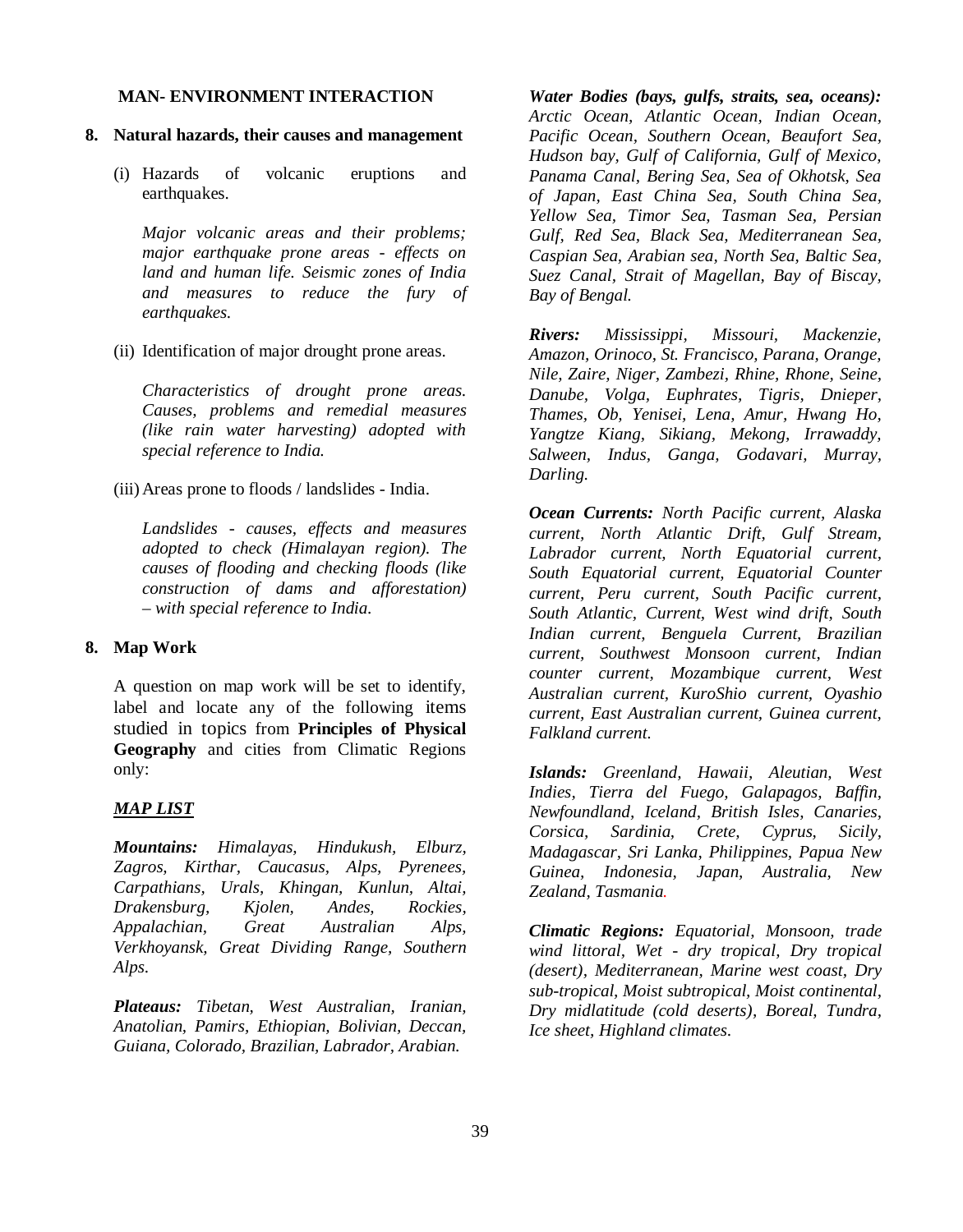#### **PAPER II: PRACTICAL WORK AND PROJECT WORK (30 Marks)**

Candidates will be required to undertake the following Practical work and Project work:

# **1. Practical Work**

Any **three** of the following four topics to be undertaken.

- (a) Surveying elementary principles; preparing plans of the school compound or a small area with the help of chain and tape.
- (b) Statistical diagrams line graphs (simple and multiple), composite bars, pie diagram, flow and star diagram, (the data used will be that used in Paper I ).
- (c) Map projections uses, construction and properties of the following:
	- (i) Cylindrical equal area.
	- (ii) Simple conical with one standard parallel.
	- (iii) Zenithal equidistant.
- (d) Aerial photographs Introduction; definition; difference between map and an aerial photographs; uses of aerial photographs, advantages of aerial photography.

# *Types of Aerial Photographs:*

- *(i) Based on the position of the cameral axis – vertical photographs, low oblique, high oblique (only definition and explanation).*
- *(ii) Based on Scale (a) Large scale photographs (b) Small scale photographs. Scale of Aerial Photograph – (a) by establishing of relationship between photo distance and ground distance; (b) by establishing relationship between photo distance and map distance.*

# **2. Project Work (Assignment)**

Fieldwork to understand any physical phenomena in the local or selected area to illustrate the physical processes (Only **one** topic as an assignment of not more than 10-12 pages of written text excluding pages for pictures and maps. No extra credit will be given for computer output or special effects. Sketches and drawings will be given credit).

- (i) Take any physical feature in your immediate locality:
	- (a) draw sketches or take photograhs to highlight physical features.
	- (b) survey how these features have been used and prepare a report.
	- (c) suggest ways by which the area of study could be better used keeping in view the needs of the people of the region.
- (ii) Choose any island area of the world or India and:
	- (a) trace the map of the area and show physical features, towns and port cities.
	- (b) prepare a project report using photographs and pictures from brochures and magazines to show:
		- its origin and formation.
		- soil types, vegetation.
		- human occupations.
- (iii) Any natural hazard like drought, flood, erosion, landslides, etc. in a local area.

*Choose a natural hazard in the local area. Describe the nature of damage by consulting newspaper reports, studies, interviews with local people. Identify the nature of damage before and after – land, building, public property, soil, vegetation, animals, etc. What are the chances of it occuring again and what precautions are being taken?*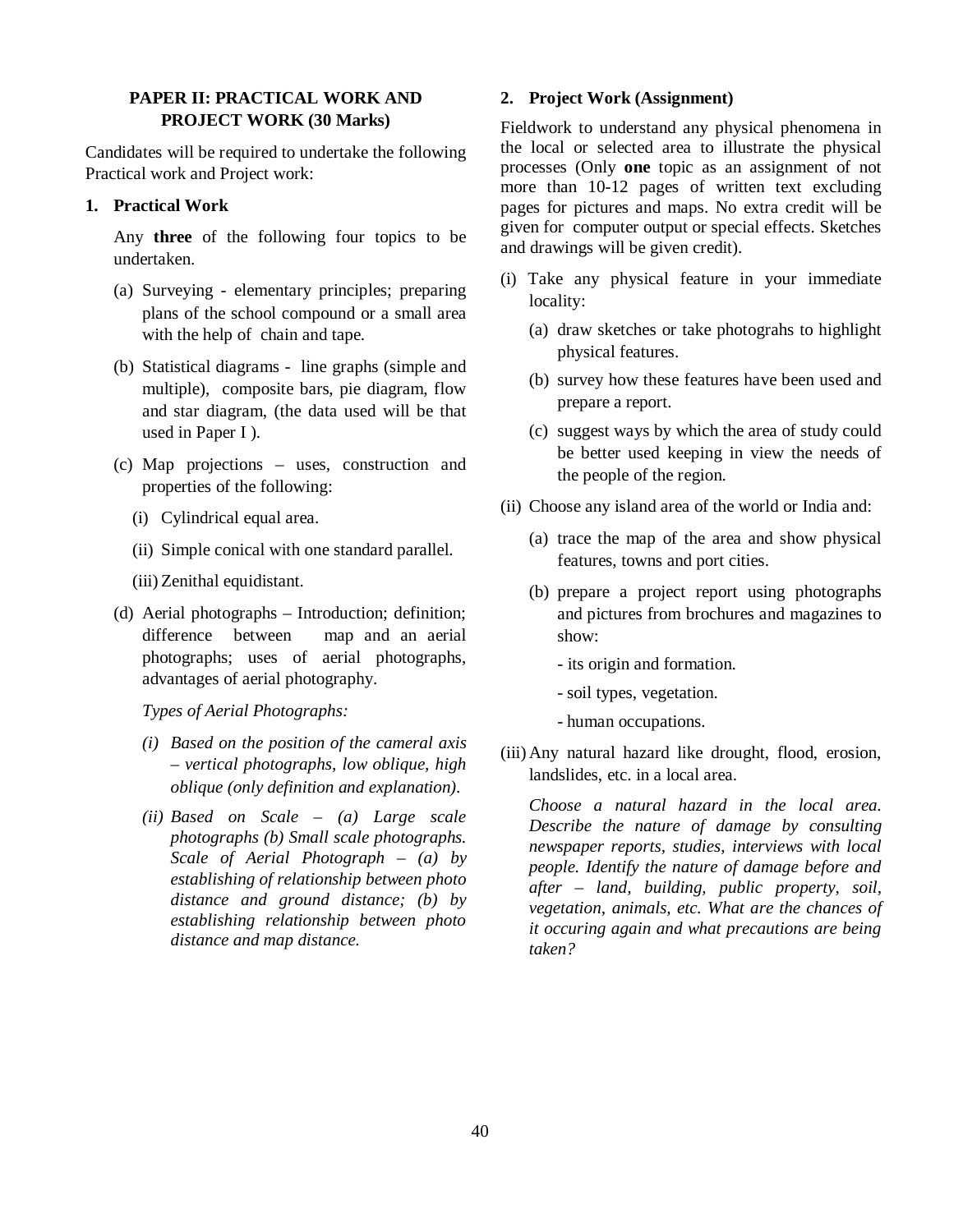*There will be two papers in the subject.*

*Paper I – Theory (3 hours) ...70 marks*

*Paper II – Practical and Project Work …30 marks*

# **PAPER I: THEORY (70 Marks)**

*There will be one Theory paper of three hours duration divided into two parts -*

*Part I (30 marks) will be compulsory and will consist of Section A and Section B.*

*Section A will include compulsory short answer questions testing knowledge, application and skills related to elementary/fundamental aspects of the entire syllabus.* 

*Section B will consist of one question on map work.*

*Part II (40 marks) will consist of seven questions. Candidates will be required to answer four out of seven questions. Each question in this part shall carry 10 marks.*

# **INDIA IN THE WORLD'S CONTEXT**

#### **1. Physical Environment**

(i) **Locational setting - India:** size and area. Present importance of the location of India with reference to the Indian Ocean Rim countries and the Northern and Western frontiers. Comparison with China and Australia.

*Extent, position with reference to latitude and longitude, length of coastline and frontiers with neighbouring countries. The locational advantages of India in the Indian Ocean and as a subcontinent.*

- (ii) **Structure of India** Geological formation, relief and drainage; major physiographic divisions and their characteristics.
	- *(a) Outline of the geological evolution and structure: basic definitions – geology, era, periods, physiography, geological structure, stratigraphy.*

*Names of the main Standard and Indian geological eras with reference to Indian Geology.*

*Geological evolution of: the Peninsular Plateau, the Himalayas and the Great Plains. Difference between the* 

*Peninsular Plateau and the Himalayas. (The Geological rock formations of India are not required).*

- (b) *The three-fold physiographic divisions: the Himalayan mountain complex, the Indus-Ganga-Brahmaputra Plains and the Peninsular Plateau.*
	- *Himalayan mountain complex: (orthoclinal structure)*

*The three parallel ranges, the northwest and northeast offshoots, comparison between Western and Eastern Himalayas.* 

*Regional divisions of the Himalayas (Kashmir/ Punjab Himalayas, Himachal/ Uttranchal/ Kumaon Himalayas, Nepal Himalayas, Assam Himalayas).*

# *Indus-Ganga-Brahmaputra Plains*

 *The relief features – bhabar, tarai, bhangar, khaddar, bhur, barind, barkhans, khols, dhaya, bet, chos, doabs. Regional divisions of the plains: Rajasthan plain (the Great Indian desert), Punjab plain, Ganga plain, Brahamaputra/ Assam plain.).*

# *The Peninsular Plateau*

*The Malwa plateau, Chotanagpur Plateau and Deccan Plateau: the relief features - badland, barkhans, Western Ghats, Eastern Ghats, Aravalis. Comparison between the Western Ghats and the Eastern Ghats.*

*The above three physical divisions are to be studied with reference to their extent, altitude, slope and landform characteristics.*

*Coastal Plains*

*Comparison between Western and Eastern Coastal Plains and their divisions. The relief features: Lagoons, estuaries, deltas.*

*Islands*

*Difference between Andaman and Nicobar and Lakshwadweep islands.*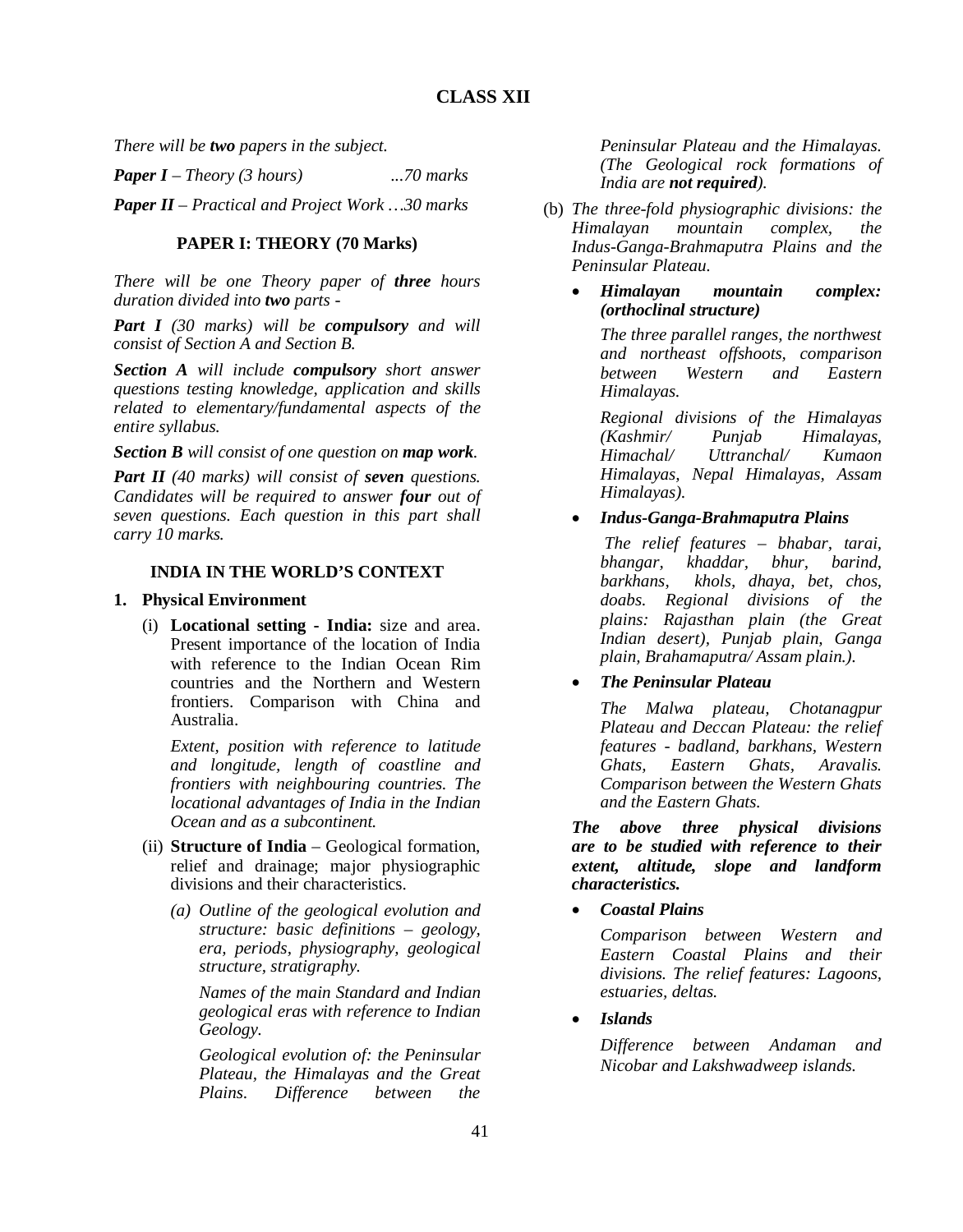(c) *Drainage (i.e. rivers) and drainage systems: Names and sources of the main rivers and their major tributaries (Extent of river basin area not required).*

*Comparison of Himalayan and Peninsular rivers.* 

(iii) **Climate: India** - Factors affecting India's climate: Temperature - factors affecting temperature. Atmospheric pressure conditions during the year; origin and mechanism of the monsoon, Jet streams, Southern Oscillations; wind and rainfall distribution during the year; characteristics of the four main seasons - hot and dry, hot and wet, cool and dry, cool and wet with reference to temperature distribution in north and south India, pressure, wind conditions – distribution of resultant rainfall; variability of rainfall, incidence of droughts and floods. Temperature and rainfall graphs of Mumbai, Delhi, Kolkata, Chennai, Jaisalmer, Leh, and Hyderabad.

*Role of various factors affecting Indian climate – latitudinal extent, distance from the sea, northern mountain ranges, physiography, monsoon winds, upper air circulation, western disturbances and tropical cyclones, southern oscillation, El Nino; understanding of the concept and mechanism of monsoon; Indian Monsoonal Regime – onset, rain bearing system, break in the monsoon, retreat of the monsoon;* 

*Seasons of India – with reference to temperature, pressure distribution, wind systems and local winds (loo, kalbaisaki/ Norwesters, Mango showers; explanation of the variability of rainfall in different areas over different seasons.* 

*Droughts and Floods – meaning, causes, affected areas and mitigation programmes. Temperature and rainfall graphs of Mumbai, Delhi, Kolkata, Chennai, Leh, Jaisalmer and Hyderabad.* 

(iv) **Natural vegetation:** Major vegetation types of India, their geographical distribution with reference to rainfall and temperature conditions – description of the important tree types and their adaptation to the climate. Forest – area covered, importance, use, misuse and potential both for exploitation and conservation. Present forest policy.

*Distinction between vegetation, flora and forest, virgin vegetation; factors affecting vegetation.*

*Classification of vegetation types - tropical evergreen, monsoon forests, tropical dry forests, arid forests, deltaic forests, mountain forests and their geographical distribution and adaptation; importance of the trees in these forests.* 

*Importance of forest to man; Impact of human activity on vegetation. Forest area and forest cover in India. Forest Conservation – need, Social Forestry (Agro forestry, community forestry, commercial farm forestry, non-commercial farm forestry, urban forestry); Forest Conservation Movement: Van Mahotsav, Chipko Movement, Forest Conservation Act (1980).*

*National Forest Policy (1988): objectives of the Forest Policy; Integrated Forest Protection Scheme.*

#### **2. Population and Human settlements**

(i) Population of India compared to six countries - China, Australia, USA, Canada, Russia and Brazil.

*Population of India as compared to the other six countries with reference to percentage of world population and India's position in the world.* 

(ii) National and State level patterns of population distribution.

*Definition of census. Index of concentration (highest and lowest index of concentration as per the latest census), density of population – arithmetic and physiological.*

*Spatial distribution of population in India and explanation of the factors influencing it – landforms, climate, accessibility and level of development that result in this pattern. Comparison of the density at the State level and factors influencing it.*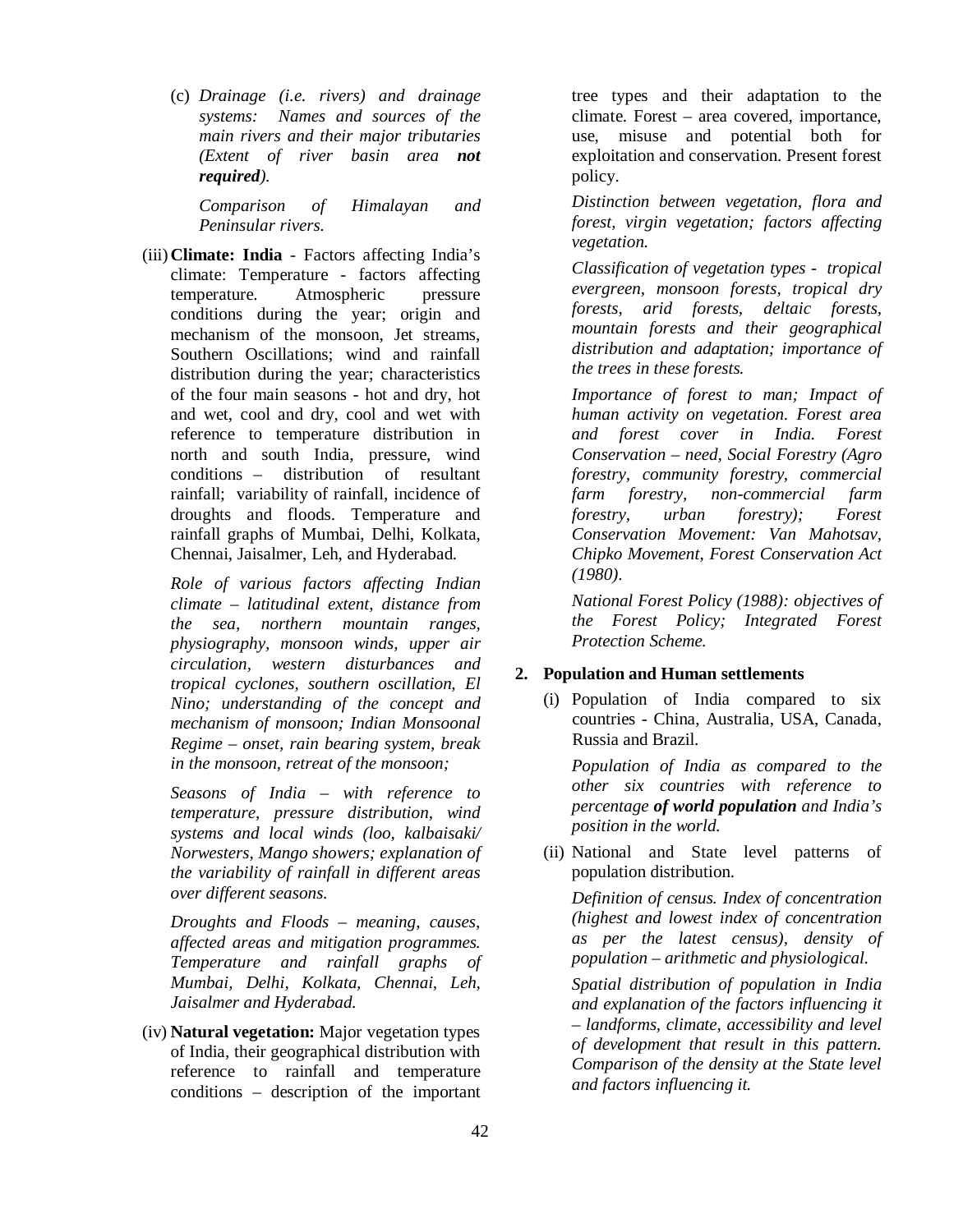(iii) Pattern of population growth in the last three decades; implications for development.

*Meaning of terminologies such as population, birth rate, death rate, population growth rate, natural growth rate and absolute growth of population, migratory growth, positive and negative growth.* 

*Population growth of India at national level – trends of 1921, 1951 and 1981 to the latest Census, of absolute growth rate of population. Demographic characteristics of India at the National level- birth rate, death rate, and natural growth rate from 1991 to the latest Census.*

Drawing general conclusions about the:

*Impact of rapid growth rate on economic development, on environment; need for planned development (to maintain the ecological balance).*

(iv) Migration trends over the last 25 years.

*Explanation of the important terms – migration, commutation, out migration, in migration, step-wise migration and migrant, push and pull factors.* 

*Types (National and International migration, inter migration and intra migration, urban migration and rural migration) and trends of migration.* 

*Streams of migration: (rural-rural, ruralurban, urban-urban and urban-rural).* 

*Causes for migration - natural, economic, political and social.* 

*Comparing the consequences of each type of migration on cities and rural areas.*

(v) Demographic attributes at National level trends and patterns of: 1. Rural urban population 2. Age and sex composition 3. Literacy levels 4. Working and nonworking population; implications for development.

*Study of the causes and trends of rural urban composition, age and sex ratio, literacy level, working and non-working* 

*population at the National level (highest and lowest figures for each of the above) in the latest census. Implications for development.*

(vi) Rural settlements – size and number of villages as per the latest census. Types and patterns in hill areas, plains and coastal locations.

*Distinction between Rural and Urban settlements; Rural and Urban Population. Classification of villages as per the latest census.* 

*Factors affecting the types (distinction between compact and dispersed) and patterns (linear, circular, star shaped, rectangular, shapeless) of rural settlements in plains, coastal areas, mountains and plateau areas.*

(vii) Urban settlements **–** size classification of towns as per the latest census. Study of population growth in Delhi, Mumbai, Kolkata and Chennai from1951 till the latest census.

*Definition of an Urban area according to the latest census; Urban agglomeration, conurbation, urban sprawl, ribbon settlement, infill, metropolis, megalopolis.*

*Trends of urbanization only in Delhi, Mumbai, Kolkata and Chennai from 1951 till the latest census.* 

*Factors that influence the growth of urban centres in India. Problems and advantages of urban growth.*

# **3. Resources of India and their Utilisation**

(i) Need for environmental management vis-àvis development.

*Understanding that from the development point of view, environment may mistakenly be seen as a 'resource' to be exploited, whereas, environment needs to be viewed as a 'capital' that needs to be managed carefully.*

(ii) Land resources**:** Land use pattern in India – quality of cultivable land, size of land holdings.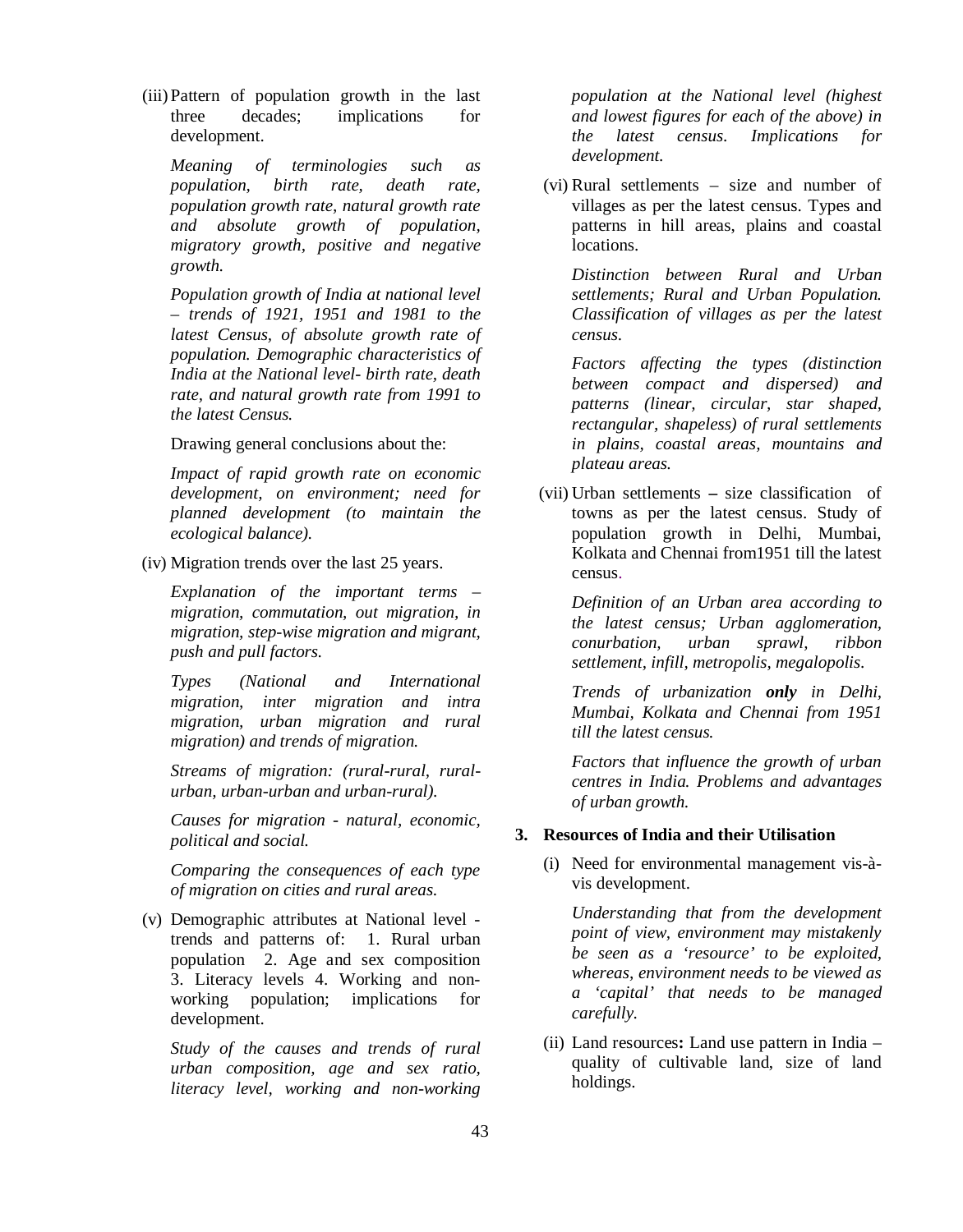*Defining the term land resource; its importance and problems. Land use pattern – net sown area, area sown more than once, forests, land not available for cultivation, permanent pastures and other grazing lands, land under miscellaneous tree crops, culturable (cultivable) waste, fallow land, quality and size of cultivable land holdings. Methods to reduce fragmentation of land holdings.*

(iii) Water resources and types of irrigation.

*Types of water resources: Surface and ground water. Meaning, importance and need for irrigation in India.*

*Sources of irrigation:* 

*Traditional Methods: wells, tanks, tube wells; (study of two states where each of the above types of irrigation is mainly prevalent).* 

*Modern methods: tube wells, sprinkler irrigation, Perennial canals (Names of two canals each in Uttar Pradesh, Punjab, Haryana, Andhra Pradesh, Tamil Nadu and Maharashtra).*

*Advantages and disadvantages of all the methods of irrigation.*

*Overwatering - reasons and regions affected by it; dangers of over watering.*

- (iv) Agriculture: Types, development and problems.
	- (a) Wet and dry farming, crop rotation and crop combination, intensity of cropping, problems of Indian agriculture; use of technology in agriculture. Modern inputs, change over from subsistence to commercial agriculture, need for Green Revolution**.** Diversifying Indian agriculture – importance of animal husbandry.

*Wet and dry agriculture: Crop rotation and crop combination. Intensity of cropping – concept and crops associated; problems of Indian agriculture; Use of new technology – Green revolution: Need, impact and problems, second green revolution strategies for second green revolution.* 

*Diversification of Indian agriculture – Animal Husbandry: meaning and its importance in Indian Agriculture.* 

(b) Comparative study of:

(i) Conditions of growth (soil, temperature, rainfall requirements, crop seasons, secondary crops cultivated with them). (ii) World production and India's position. (iii) Major producing States in India and their rank as producers of the following crops:

**Food grains** - Rice (China/Japan), Wheat (China/Pakistan), Coarse grains – Sorghum (Jowar, Maize), Pennisetum (Bajra or Camboo), Eleusine (Ragi), pulses. (India, inter-state).

**Commercial and Industrial crops** – Coffee (Nilgiris and N.E. India), Tea (Sri Lanka), Cotton (Pakistan), Sugarcane (China), Jute (Bangladesh), oilseed cultivation in India particularly of Groundnut, Coconut (Sri Lanka).

*Conditions of growth: For each crop, the type of soil, temperature range, rainfall range, the crop seasons are to be done.* 

*Main areas of growth of the above crops, in the countries specified, and reasons for growth are to be studied.*

*Name of the leading producer (country) in the world for each of the above crops (Food grains, commercial and industrial crops) and India's position in the world.* 

*NOTE: Comparative study between countries with regard to food grains, commercial and industrial crops is not required.*

**Importance of Market Gardening and Orchard Farming –** reasons and trends in development in recent years.

*Self-explanatory*

(v) Fishing in India, Japan and Bangladesh.

*Methods, types of fish caught, fishing grounds; factors affecting the importance and development, fishing ports and markets, need and methods of fish conservation.*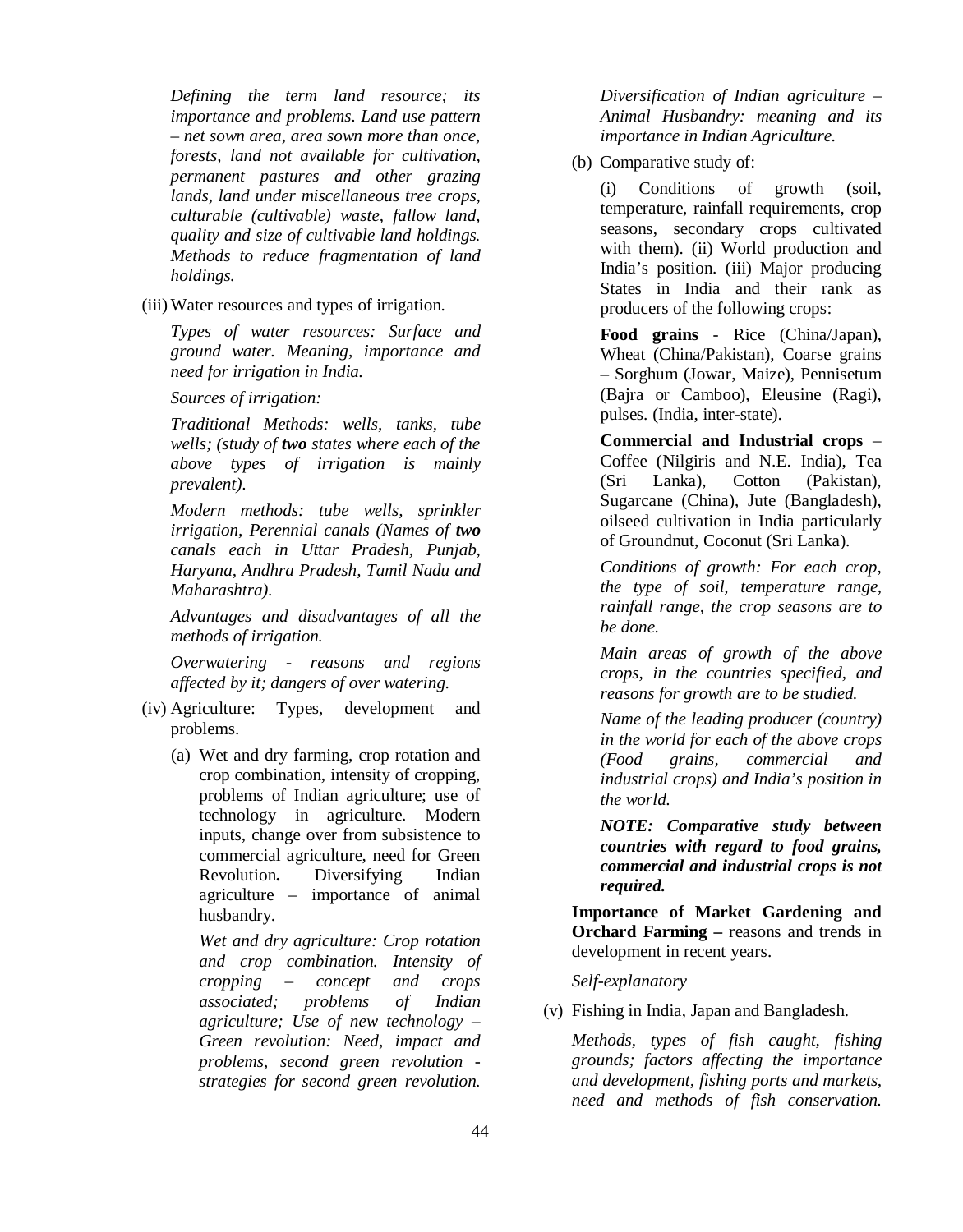*Recent Indian Fisheries Policy – a brief understanding only.* 

*Understanding of marine and inland fisheries; deep sea and inshore fishing; pelagic and demersal fishing should be done. Problems affecting fishing in India, Japan and Bangladesh should be also taken up.* 

*Two ports and two types of fishes of each coastal State in India should be studied.*

(vi) Sources of Energy

(a) Minerals and power resources.

*Distinguishing between metallic and non-metallic minerals; ferrous and non-ferrous minerals.*

*Production and distribution (three leading States and three leading centres in each State) of Iron ore, mica, coal, manganese and petroleum; their uses.*

*Iron ore, mica, coal: their types.* 

*The main power resources - Nuclear thermal, hydel; three main States for generation of nuclear thermal and hydel power in India.* 

(b) Conventional energy sources - fossil fuels and firewood, potential (Indian context) and limitations of each source, methods of harnessing and environmental consequences of their use.

*Conventional energy sources:* 

*Firewood – for heating and cooking along with agricultural and animal waste.*

*Coal, Petroleum, diesel, LPG - their potential and limitations in India. Environmental concerns with regard to their use (global warming, thermal pollution in waters, fly ash, atmospheric pollution, etc.).* 

(c) Non-conventional energy sources types of non-conventional sources (biomass, solar, wind, ocean, hydel, geothermal, nuclear), potential (Indian context) and limitations of each source, methods of harnessing and their

environmental consequences, need to promote non-conventional energy sources.

*Advantages and limitations of each non-conventional energy source.* 

*Uses of these energy sources and distribution.* 

*Understanding the need to promote non-conventional energy sources.* 

*(The study should include uses and the distribution of the above energy resources).*

- **4. Infrastructural Resources** (Development of Transport and Communication).
	- (a) Railways, Roadways, Water transport (inland and coastal), Air transport, Pipelines - these modes of transport are to be studied with regard to –

Location and state wise distribution of air, road and rail routes; location of waterways and pipelines; natural and economic factors that govern their distribution; density and growth. Patterns in India.

*The present position, areas well and poorly served by each mode.*

*Problems – comparative advantage of each mode of transport, national goals to be achieved in the development of modes of transport (The Golden quadrilateral - its north-south and east-west corridor).* 

(i) Ports, their location and advantage; major exports and imports of different ports. Nature and direction of trade from the ports. International trading patterns and products in the last five years.

*Distinguishing between harbour and port; natural and artificial harbours. Location of major ports in India and their advantage; main items of export and import from different ports and the patterns in the last five years.* 

(b) Communication – importance of communication in rural development and its policy. Importance of infrastructure as key to the development of an industrial economy.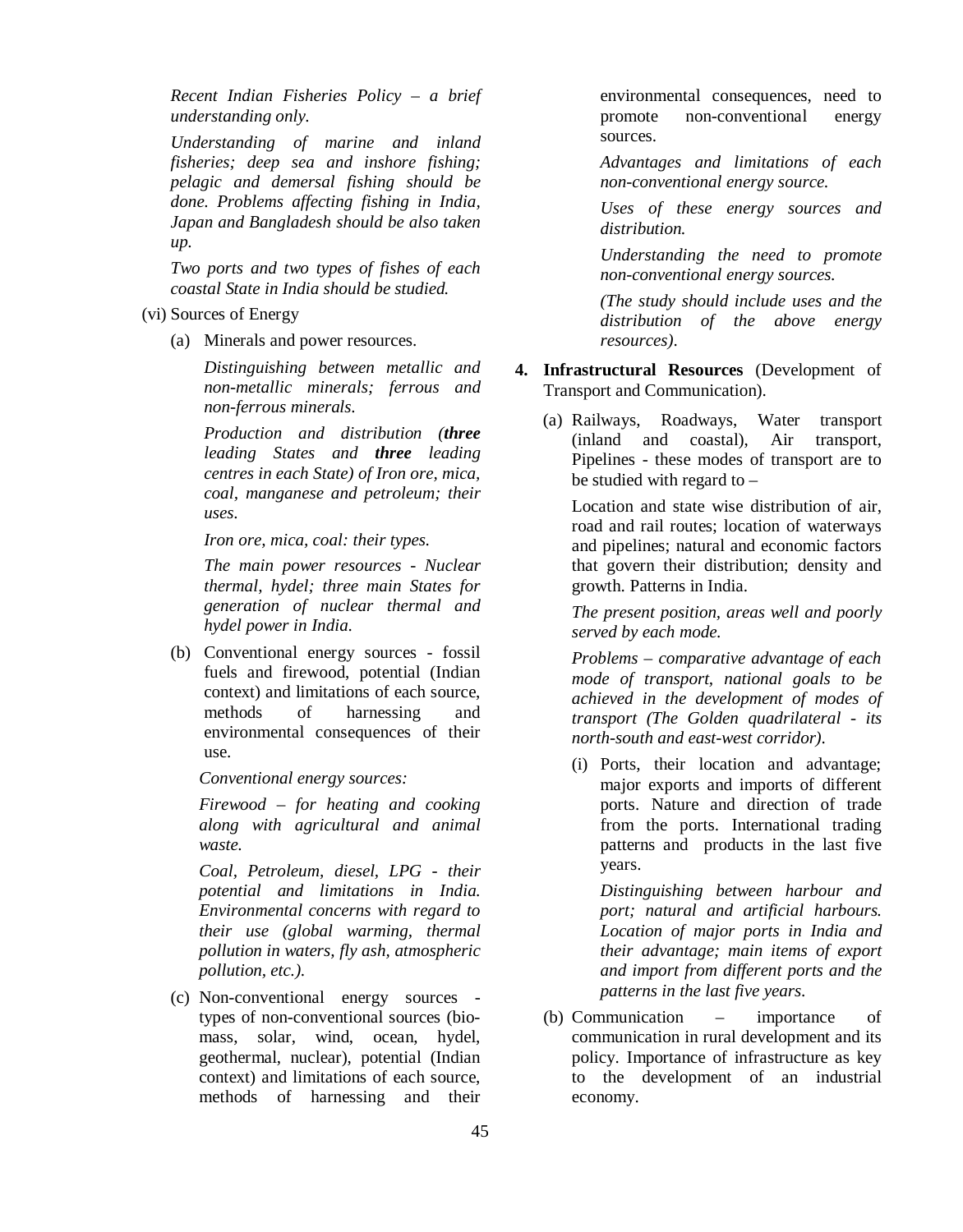*Modern means of communication satellites and remote sensing - Geographic Information Systems (GIS), cellular phones, radio, doordarshan, internet; difference between mass communication and tele communication. Prasar Bharti. Infrastructure as key to the development of an industrial economy.* 

#### **5. Industries**

(a) Study of the location and distribution of important industrial centres; a general comparison of disparities.

*Self-explanatory.*

(b) Major and minor industrial regions – factors governing their growth.

*Reasons for the spread of industrial areas; Understand how the distribution of heavy and consumer industries varies in the different regions; Understanding why certain industries are more in a particular region.*

*Major Industrial regions: Mumbai-Pune, Hooghly, Bengaluru-Tamil Nadu, Gujarat, Chota Nagpur, Vishakhapatnam-Guntur, Gurgaon-Delhi-Meerut.*

*Minor Industrial regions: Ambala-Amritsar, Saharanpur-Muzaffarnagar, Northern Malabar.*

*Factors governing the growth of the above to be studied.*

- (c) Location, production and growth of the following industries:
	- (i) **Agro based industries** Sugar, cotton textile and ready-made garments.

*Sugar Industry:*

*Maharashtra (Ahmednagar and Pune), Uttar Pradesh (Muzaffarnagar and Saharanpur), Tamil Nadu (Coimbatore and North Arcot).*

*Cotton Textiles:*

*Maharashtra (Mumbai and Pune), Gujarat (Ahmedabad and Surat), West Bengal (Kolkata and Howrah), Tamil Nadu (Madurai and Chennai).*

#### *Ready-made garments:*

*Delhi, Bengaluru, Mumbai, Kolkata*

(ii) **Mineral based industries** – Iron and steel, aluminium, cement, and transport equipment. Petrochemicals, including refineries and fertilizers.

*The following industrial centres of each industry are to be studied.*

# *Iron and Steel:*

*TISCO (Jamshedpur), Vishweshvarya Iron and Steel Plant (Bhadravati), Bhilai Iron and Steel Plant (Bhilai), Rourkela Iron and Steel Plant (Rourkela), Hindustan Steel Limited Plant (Durgapur), Bokaro Iron and Steel Plant( Bokaro), Salem Iron and Steel Plant (Salem), Vishakhapatnam Iron and Steel Plant (Vishakhapatnam), POSCO(Paradwip).* 

*(Integrated and mini steel plants: meaning, advantages and disadvantages also to be studied.)*

*Aluminium:*

*INDAL (Hirakud), HINDALCO (Renukoot).*

*Cement:*

*Katni Cement and Industrial Company Limited (Katni), Andhra Pradesh (Krishna, Vijaywada), Rajasthan (Savai Madhavpur, Udaipur).*

# *Transport equipment:*

*Chittaranjan Locomotive Works (Chittaranjan), Diesel Locomotive Works (Varanasi), TELCO (Jamshedpur), BHEL (Bhopal).*

#### *Automobile Industry:*

*Maruti Udyog (Gurgaon), Hindustan Motors (Kolkata) Premier Automobiles. (Mumbai).*

*Ship Building Industry:*

*Hindustan Shipyard Limited (Vishakhapatnam), Cochin Shipyard Limited (Kochi), Mazgon Dock (Mumbai) Garden Reach Workshop(Kolkata).*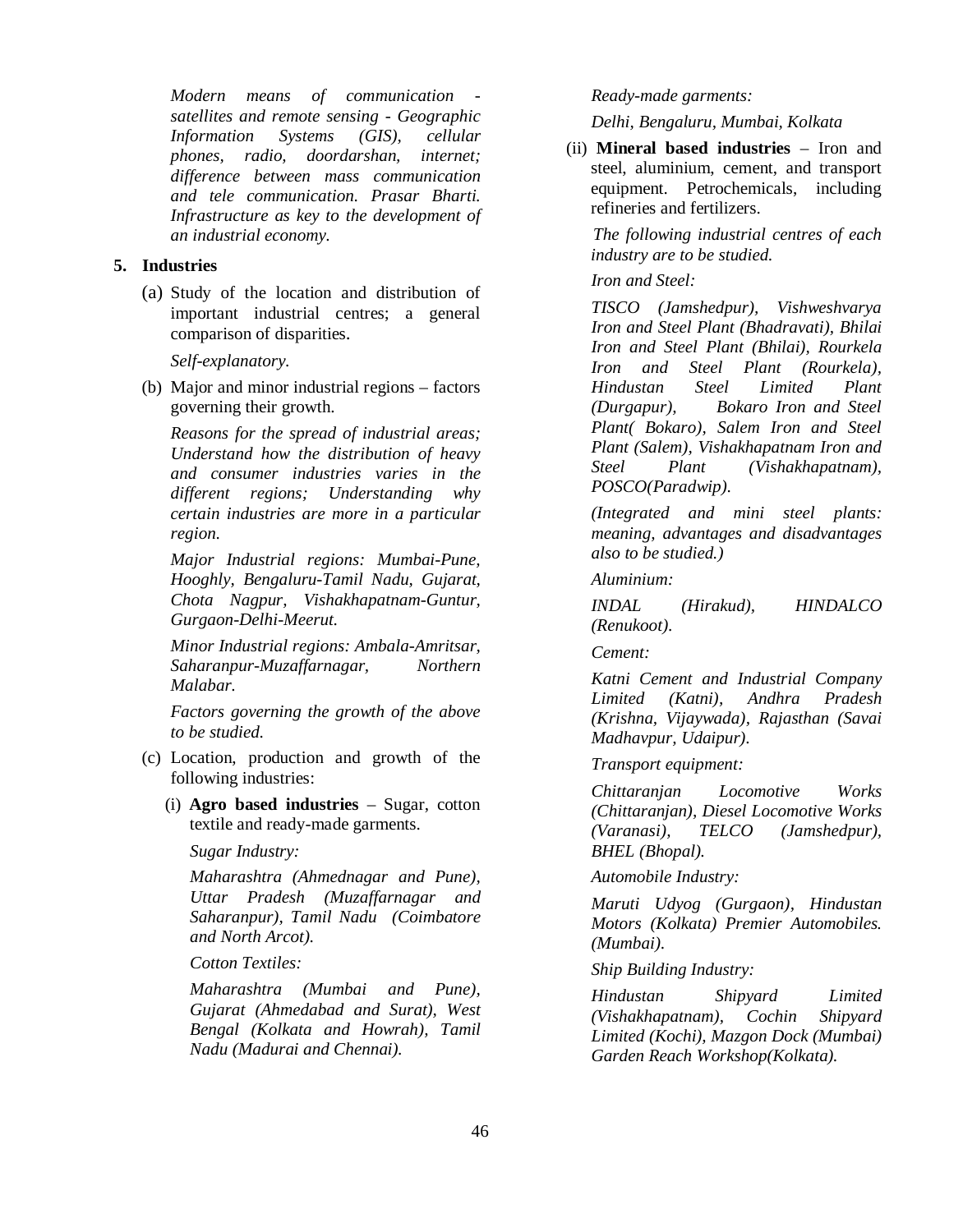*Aircraft Industry:*

*HAL-Hindustan Aeronautics limited (Nasik, Koraput, Bengaluru).*

*Petro Chemicals:*

*UDEX (Koyali), IPCL (Vadodara).*

*Oil refineries:*

*IOCL (Barauni, Haldia and Digboi), HPCL (Mumbai and Vishakhapatnam).*

*Fertilizers:*

*FCI (Sindri), HFCL (Barauni), IFFCO (Kandla).* 

 *NOTE: Factors responsible for the location, development and present status of the Agro and Mineral based industries mentioned above, as well as the distribution centres are to be studied.*

*Difference between key and footloose industry; industrial clusters and indices to identify industrial clusters; industrial inertia.* 

*Maps and sketches of Industrial regions and centres (location of agro based and mineral based industries) should be the basis for explaining the pattern of industrial development.* 

(d) Tourism industry – Major natural and cultural tourist areas in India. Their special features and level of development - impact on environment and local economy. Tourist flows.

*Definition of tourism, growth of tourism, advantages of tourism, important places – both natural and cultural. Positive and negative impact of tourism, problems of tourism and measures for developing ecotourism.* 

# **6. Regional Economic Development**

#### (Case studies)

Case studies will be preceded by a brief understanding of the meaning of development, multilevel planning and planning regions. These case studies will be undertaken with reference to the advantages and disadvantages that have accrued to the people and area - aspects covered will be their geographical location, resource base, developmental history, present trends of population, occupations, agriculture and industrial activities, issues of development.

- 1. Area development in Chattisgarh region mining, silk industry and farming.
- 2. Electronics industry in Bengaluru– reasons for its development, extent, national and international linkages and problems.
- 3. Growth of Haldia port, its industries and hinterland.

# **7. Map Work**

A question on map work will be set to identify, label and locate any of the following items studied in topics 1-6:

# **MAP LIST:**

# *Locational setting of India:*

*8 0 4'N-37<sup>0</sup> 6'N, 68<sup>0</sup> 7'E- 97<sup>0</sup> 25'E (Latitudinal and longitudinal extent of India); 23.5 <sup>0</sup>N (Central latitude) and 82.5 <sup>0</sup>E (Central longitude); Indira Col and Cape Comorin(Northern and Southern point of mainland India).*

#### *Mountains:*

*3 parallel ranges of Himalayas, Trans Himalayan range – Karakoram, Pir Panjal, Ladakh, Zaskar. Aravallis, Vindhyas, Satpura, Western and Eastern Ghats, Nilgiris, Cardamom hills, Garo, Khasi, Jaintia hills, Patkoi hills, Naga hills, Mizo hills.*

#### *Peaks:*

*Mount Everest, Godwin Austin, Kanchenjunga, Gurushikhar, Dodabetta, Anaimudi, Mahendragiri,* 

# *Plains:*

*Indus-Ganga-Brahmapurtra region, Konkan, Kanara, Malabar, Coromandel, Northern Circars.*

*Plateaus:*

*Malwa, Chota Nagpur, Deccan, Meghalaya.*

*Peninsula:*

*Kathiawar, Kachchh.* 

*Lakes:*

*Chilika, Pulicat.*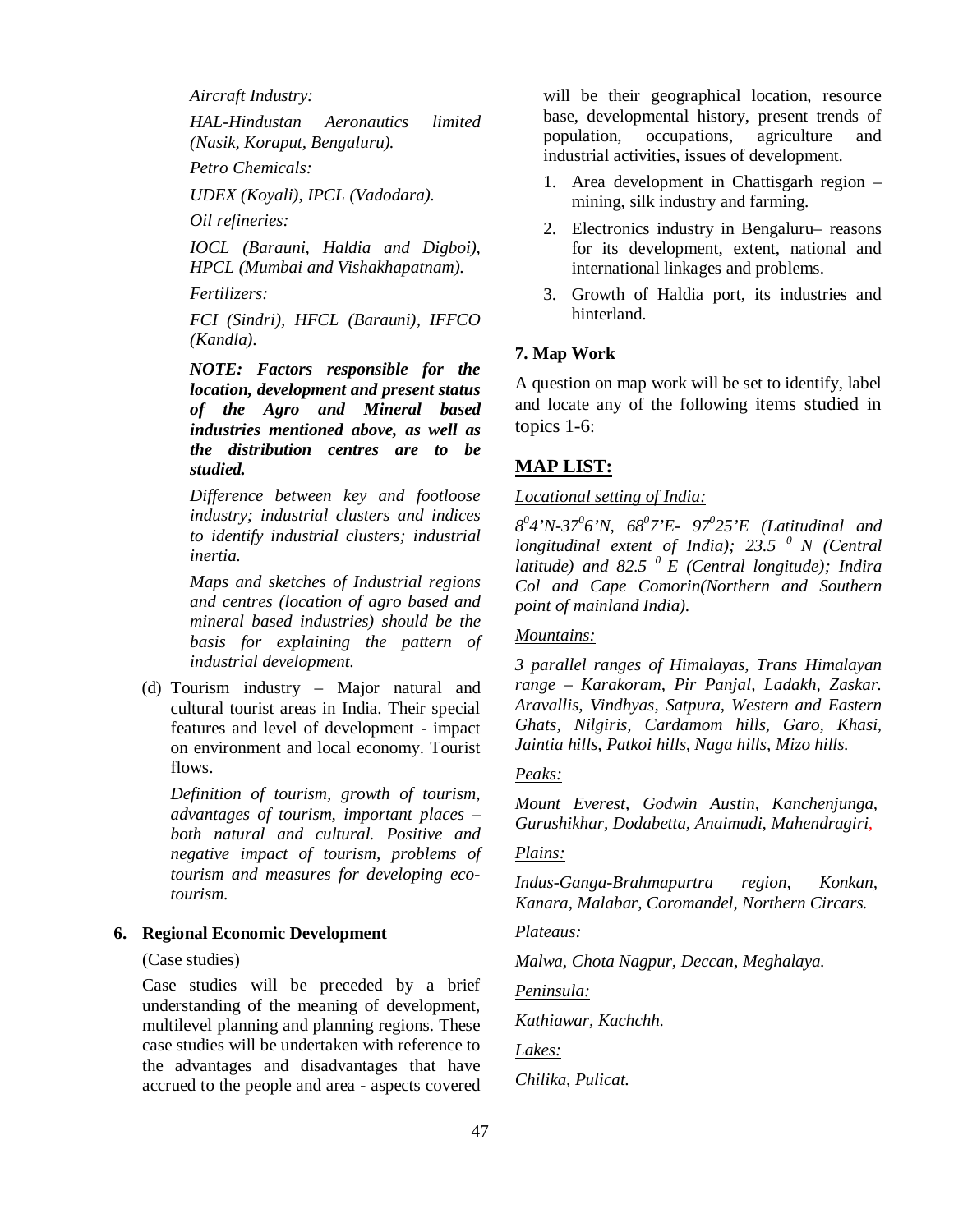#### *Waterbodies:*

*Arabian Sea, Bay of Bengal, Palk Strait, Gulf of Kachchh, Gulf of Khambat,*

#### *Passes:*

*Karakoram, Shipki La, Nathu La, Bomdi La, Palghat, Bhorghat, Thalghat.*

# *Rivers:*

*Indus, Jhelum, Chenab, Ravi, Beas, Sutlej, Ganga, Yamuna, Gomti, Ghaghara, Gandak, Kosi, Chambal, Betwa, Ken, Son, Damodar, Luni, Narmada, Tapi, Mahanadi, Godavari, Krishna, Kaveri, Brahmaputra.*

#### *Climate of India:*

*Movement of Southwest and North east monsoon winds from season to season, area of low and high pressure varying from season to season, direction of westerly and easterly jet streams, average annual rainfall distribution in India, Main drought prone and flood prone areas.*

#### *Natural Vegetation:*

*Main area of: Tropical Evergreen, Tropical Deciduous, Tropical dry, Deltaic and Arid forests.*

#### *Population:*

*The States of India (according to the latest Census) for the following: The Lowest density of population, highest density of population, highest level of urbanization, lowest level of urbanisation, highest Index of Concentration of population, the highest sex ratio, the lowest sex ratio, the highest literacy, the lowest literacy;*

*Urban cities of Delhi, Mumbai, Chennai and Kolkata, Bengaluru, Hyderabad, Ahmedabad, Jaipur, Lucknow, Patna, (metropolitan and capital cities).*

#### *Resources of India:*

*Main region of intense cropping in India; Main State/regions of India for: wells, tanks, tube wells, perennial canals.* 

#### *Agriculture:*

*Main producing States/regions of India for: Rice, Wheat, Maize, Jowar, Bajra, Ragi, Pulses, Coffee, Tea, Cotton, Jute, Sugarcane, Groundnut, Coconut.*

# *Minerals:*

*Iron Ore (Keonjhar, Bellary, Raigarh, Singhbhum), Coal (Jharia, Bokaro, Raniganj), Petroleum (Digboi, Mumbai High, Ankleshwar, Bassein), Manganese (Sundergarh, Nagpur) Mica (Nellore, Bhilwara).* 

#### *Power resources:*

*Nuclear Power (Kaiga, Kalpakkam, Tarapur, Rawatbhata, Narora, Kakrapara), Thermal Power (Bongaigaon, Santaldih, Panipat, Ahmedabad, Chandrapur, Nevyelli, Trombay, Vijaywada); Hydroelectric power stations (Bhakra Nangal, Hirakud, Damodar, Nagarjunasagar, Tungabhadra, Rihand).*

#### *Industries:*

*Sugar Industry: Ahmednagar, Pune and Coimbatore;* 

*Cotton Textiles: Mumbai, Ahmedabad Surat and Madurai.* 

*Iron and Steel: TISCO(Jamshedpur), Bhilai Iron and Steel Plant (Bhilai), Vishakhapatnam Iron and Steel Plant (Vishakhapatnam);* 

*Aluminium: INDAL (Hirakud), HINDALCO (Renukoot);* 

*Cement: (Katni) and (Udaipur);*

*Transport equipment: Chittaranjan Locomotive Works (Kolkata) and DLW (Diesel Locomotive Works - Varanasi).* 

*Automobile Industry: Maruti Udyog (Gurgaon), Hindustan Motors (Kolkata); Fiat industry-Mumbai.*

*Ship Building Industry: Hindustan Shipyard Limited (Vishakhapatnam), Cochin Shipyard Limited (Kochi), Mazgon Dock (Mumbai); Garden Reach Workshop(Kolkata).*

 *Aircraft Industry: HAL - Hindustan Aeronautics Limited (Nasik, Bengaluru, Kanpur);* 

*Petro Chemicals: UDEX (Koyali) and IPCL (Vadodara);* 

*Oil refineries: IOCL (Digboi, Barauni and Haldia);* 

*Fertilizers: FCI (Sindri), IFFCO (Kandla).*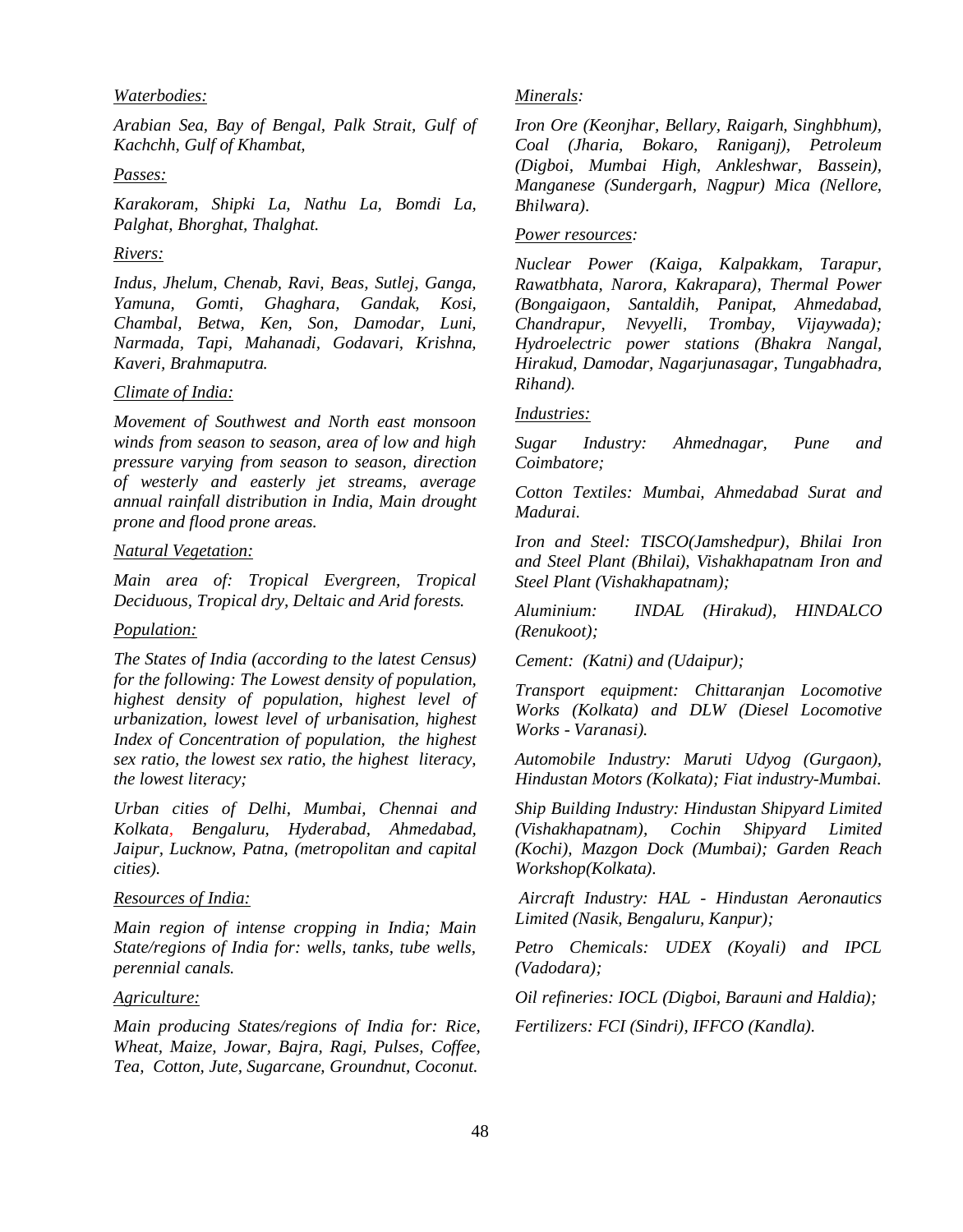# *Transport:*

*Trace the route of: National Highway 1, National Highway 2, National Highway 6, National highway 7, Golden Quadrilateral - 4 sides, North south Corridor, East West Corridor; Kerala –the state with the Highest Density of roads; Delhi - the Union territory with highest density of roads.*

# *Ports:*

*Kandla, Mumbai, Marmagao, New Mangalore, Kochi, Tuticorin, Haldia, Chennai, Vishakhapatnam, Kolkata.*

#### *Hinterland:*

*Mumbai, Kolkata, Kochi, Chennai.*

# *Case studies:*

*Tracing of the Chattisgarh region, city of Bengaluru and its connectivity (road and rail ways) with the adjacent megacities & ports and hinterland of Haldia.*

# *SKETCH MAPS*

*Candidates should be able to draw, label, understand and interpret the sketch maps related to the following topics:*

- *Locational setting of India;*
- *Relief and drainage of India;.*
- *Climate;*
- *Population;*
- *Industries.*

# **PAPER II: PRACTICAL WORK AND PROJECT WORK (30 Marks)**

Candidates will be required to undertake the following Practical work and Project work .

# **1. Practical Work:**

Any **four** of the following topics to be undertaken:

- (i) Drawing of scales: linear, graphic scales showing primary and secondary divisions; representative fractions and statement of scale methods.
- (ii) Drawing of cross-section or profiles of important contours, viz. ridge, plateau, escarpment, valley, conical hill, types of slope, sea cliffs, waterfalls, spurs, by using vertical exaggeration and horizontal equivalent.
- (iii) Understanding and illustrating location references of SOI maps.
- (iv) Map reading and interpretation of survey of India maps: Study will be based on representative portions of any **two** topographical sheets. It will include the description of location, extent, relief features, drainage, land use, settlement patterns, communications and inferences about human occupations and stage of economic development of the area.
- (v) Introduction to Geographic Information System: Elements of visual interpretation of remote sensing maps/ images.

Colour significance in the image and true colour (false colour composition): texture; size; shape; shadow; association.

(Reference material – Wikipedia, Google.earth, IIRS Hyderabad).

(vi) Elementary principles of surveying an area: preparing two plans of school compound and/or a small area using Plane table/ GPS.

# **2. Project Work (Assignment):**

Local field surveys on any **one** of the following will be submitted as Project Report. The length of project report will be 15-20 written pages, excluding photographs, maps, diagrams and sketches. No extra credit will be given for computer based maps or text. These surveys should be organized with a table of contents, sample taken and statistical methods used, interview schedule. The report should be organized systematically and the conclusions should be clearly stated.

(i) Agricultural land use survey.

*Choose a district or topographical map of an area 1: 250000 and make a sketch map showing land use; compare the patterns of these. Alternatively, a local village could be chosen and the fields mapped from the cadastral map with information on the crops grown in different seasons and the location of the village, its roads and landmarks, if any.*

(ii) Household survey of about 30-60 households of a village or locality.

*Family size, age structure, educational background, occupation, involvement of men and women in economic activity, educational*